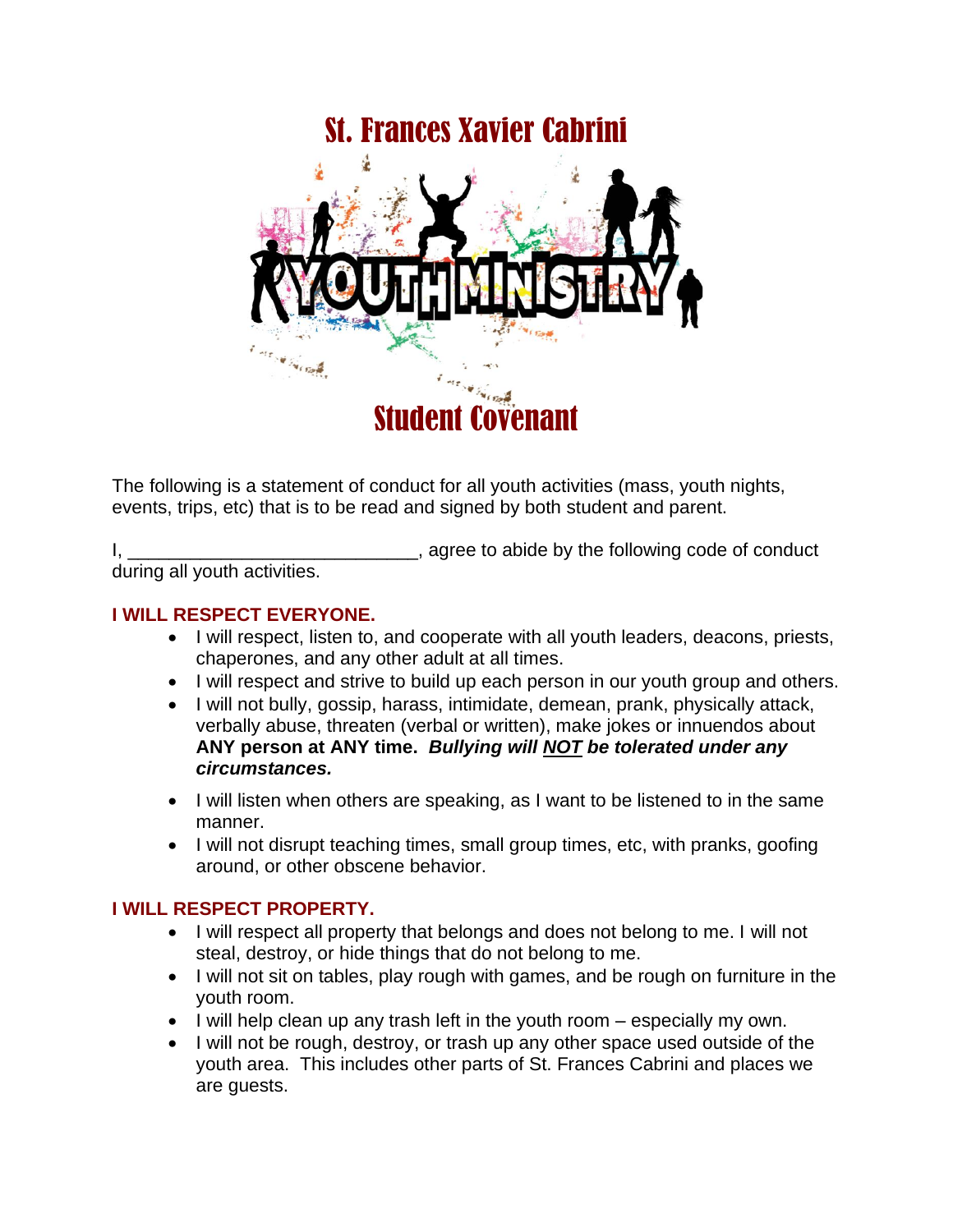## **I WILL RESPECT MYSELF.**

- I will refrain from all improper behavior, including using illegal drugs and alcohol. *(Note: All medication will be handled and distributed by an adult leader.)*
- I will refrain from using profanity this includes racial slurs and derogatory comments.
- I will not bring weapons to any youth group activities
- I will not bring harm to myself, or others.
- **I** will not leave the supervisory presence of adult leaders without prior permission from them – i.e. leaving mass early, leaving youth meetings, leaving church grounds, leaving the group during trips, etc.
- I will dress modestly during all youth activities. If I do not, I understand that I will be given appropriate clothing to borrow during said activity. *This includes all students and adults.*
	- o No inappropriate words, slogans, symbols, or advertisements on clothing
	- o **Males** when you are in mixed company, keep your shirts on. Please keep your underwear / boxers from being exposed (pull up your pants and shorts).
	- o **Females** no spaghetti strap shirts unless they are part of a layered outfit. Please keep your bra straps underneath clothing. Please wear shorts that fully cover everything underneath them.
	- o **Males** when swimming, you are expected to wear swim trunks
	- o **Females** when swimming, you are expected to wear a one-piece suit or a two-piece suit that covers your stomach

# **I WILL HONOR CHRIST.**

- I will reflect a Catholic attitude in all my personal relationships during all youth activities, as well as in public. Public Displays of Affection (PDA) are **NOT** permitted during any youth activity. This includes but not limited to kissing, forms of cuddling, and any action sexual in nature. *This goes for all students and leaders who are NOT married.*
- I will reflect a Catholic attitude every place I go, knowing that I am a light for Christ.

All students are expected to participate in all planned activities, unless given written permission from Parent/Guardian, and/or verbal permission from the Youth Minister. All students are solely responsible for their actions.